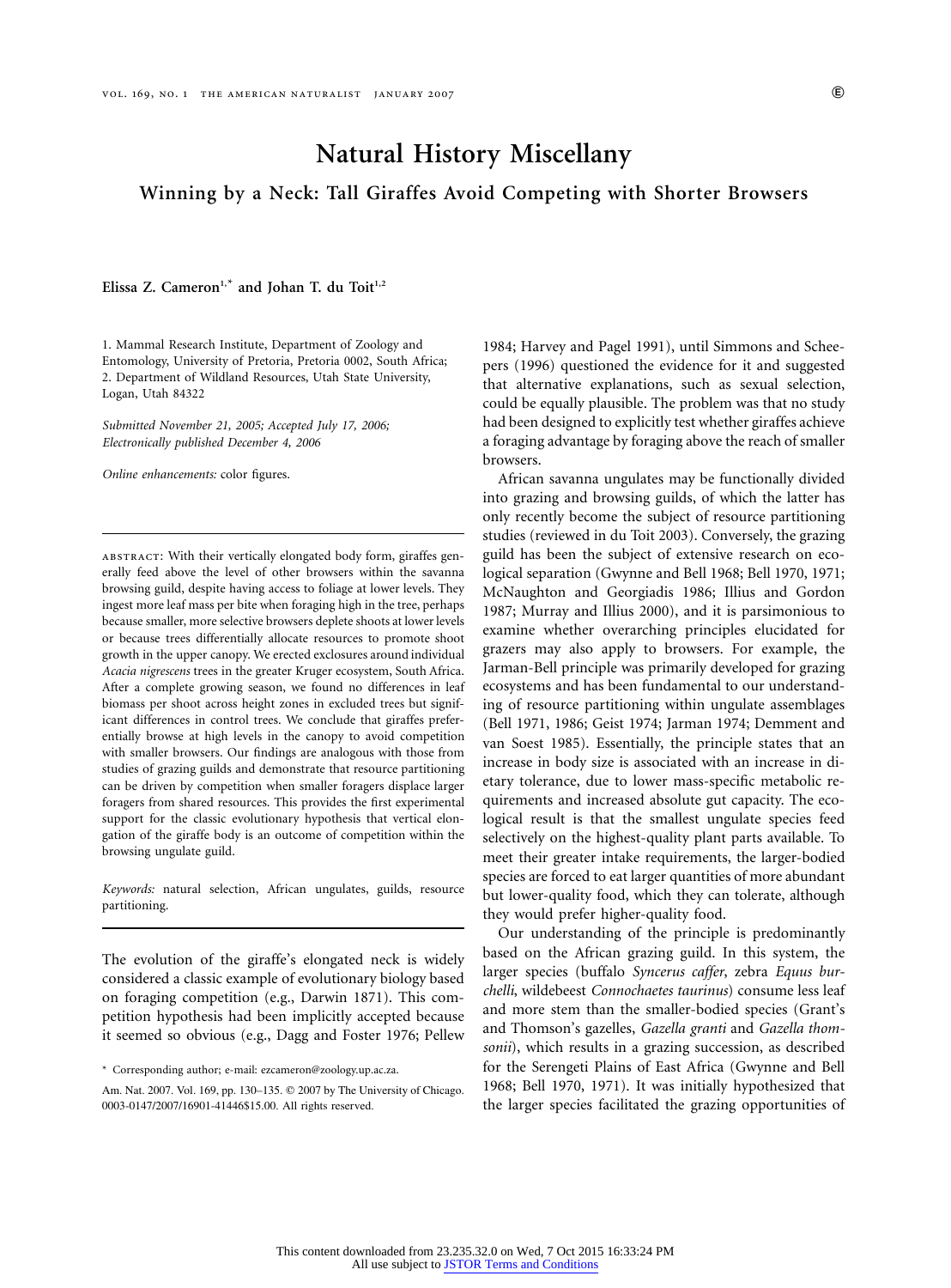the smaller species (Bell 1970, 1971), but long-term data did not support the facilitation hypothesis (Sinclair and Norton-Griffiths 1982). Rather, the smaller grazers are more specialized feeders, using their narrower muzzles to deplete individual grass tufts of the highest-quality parts and thereby reducing the overall quality of the sward for the larger generalist grazers (Illius and Gordon 1987, 1992; Murray and Illius 2000). Consequently, there are strong empirical and theoretical grounds to suggest that the succession is maintained by competition from the smaller grazers, not facilitation by the larger ones.

Like grazers, browsers exhibit size-structured resource partitioning (du Toit 1990; Dekker et al. 1996). Steenboks (*Raphicerus campestris*) and impalas (*Aepyceros melampus*) forage low in the tree (mainly !1 m), kudus (*Tragelaphus* strepsiceros) forage higher (<2 m), and giraffes, which could forage throughout the canopy, generally forage above the level of the other browsers (mainly 2–4 m; Pellew 1983, 1984; du Toit 1990; Ginnett and Demment 1997; see appendix in the online edition of the *American Naturalist*). Giraffes gain a nutritional advantage by foraging above the height of the other species, as they receive more biomass per bite higher in the canopy (Woolnough and du Toit 2001). This suggests that the depletion of higherquality plant parts by smaller browsers drives giraffes to forage higher in the canopy, thereby supporting the competition hypothesis, paralleling results from the grazing guild (Illius and Gordon 1987; Murray and Illius 2000). However, it is also possible that the tendency of trees to allocate less leaf biomass to shoots low in the canopy may explain this variation even in the absence of competition (Woolnough and du Toit 2001).

We investigated whether the difference in leaf biomass available to giraffes at different heights in the canopy can be ascribed to the feeding actions of smaller browsers or differential resource allocation within the tree. Fences excluding smaller browsers were built and maintained for a growing season at a savanna site in South Africa with an intact guild of indigenous browsing ungulates.

#### **Methods**

Availability of browse was studied using *Acacia nigrescens*, a staple browse plant of giraffes in southern Africa (du Toit et al. 1990), from November 2001 to July 2003 in the Lion Sands Game Reserve in the Sabi Sand Wildtuin, part of the greater Kruger ecosystem (240°46'S, 310°52'E). The area has a seasonal rainfall pattern, with a distinct wet and dry season, and vegetation dominated by *Sclerocarya birrea*/*A. nigrescens* savanna on a basaltic plain. There is high browsing pressure in the area, with giraffes, kudus, impalas, and steenboks all present.

We constructed fences around individual *A. nigrescens*

trees in November 2001. Nine exclosure plots were created by selecting trees that were taller than 4 m and had branches throughout their height range. We constructed fences 2.2 m in height, 1 m from the outside canopy branches. Therefore, we excluded all small browsers and partially excluded larger browsers, except giraffes, who could freely forage at heights above 2.2 m. The fences were monitored and repaired whenever damaged, for example, by elephants (*Loxodonta africana*). Each excluded tree was paired with the nearest unfenced (control) tree within 10 m that met the same selection criteria (at least 4 m tall with branches at all potential foraging heights).

Experimental and control trees were sampled before fencing and again in the early dry season (July 2003) after two complete growing seasons. We defined three levels for sampling available browse: 1 m (available to steenboks, impalas, kudus, and giraffes), 2.5 m (available for kudus and giraffes), and 4 m (available only to giraffes). At each height level, we recorded the presence of recent browsing of shoot ends on a presence/absence basis for 10 randomly selected shoots around the canopy. This provided a proportional index of browsing intensity up and down the canopy (du Toit et al. 1990). For sampling forage availability, we used a previously defined giraffe browse unit (GBU). The GBU is equivalent to the average twig pruned or leaf stripped by a giraffe in a single bite, which for *A. nigrescens* is 144 mm long (Woolnough and du Toit 2001). The GBU thus incorporates the smaller bites of steenboks, impalas, and kudus and provides a measure of biomass return per bite, reflecting both foliage depletion and foraging efficiency. At each tree, five GBUs were clipped from around the canopy at each of the height levels, for a total of 15 GBUs per tree. These GBUs represented the twig and leaf material available to browsers at the time of sampling. Collected samples were stripped of leaves, and the leaf and twig material was placed in a labeled paper bag for drying. Samples were air dried in the field and later oven dried at 60°C until mass was constant. For each GBU sampled, leaf dry mass, twig dry mass, and twig proximal diameter were recorded. We calculated the difference in leaf biomass from prefencing to postfencing two growing seasons later. Two experimental trees were excluded from the final analysis because of elephant damage.

To conduct statistical analysis, we log transformed data to conform to a normal distribution where necessary. Paired analyses were initially used, but the loss of two trees to elephant damage reduced significance levels for these analyses. The results for these analyses were, however, qualitatively the same. All statistical analyses were conducted using Statistica.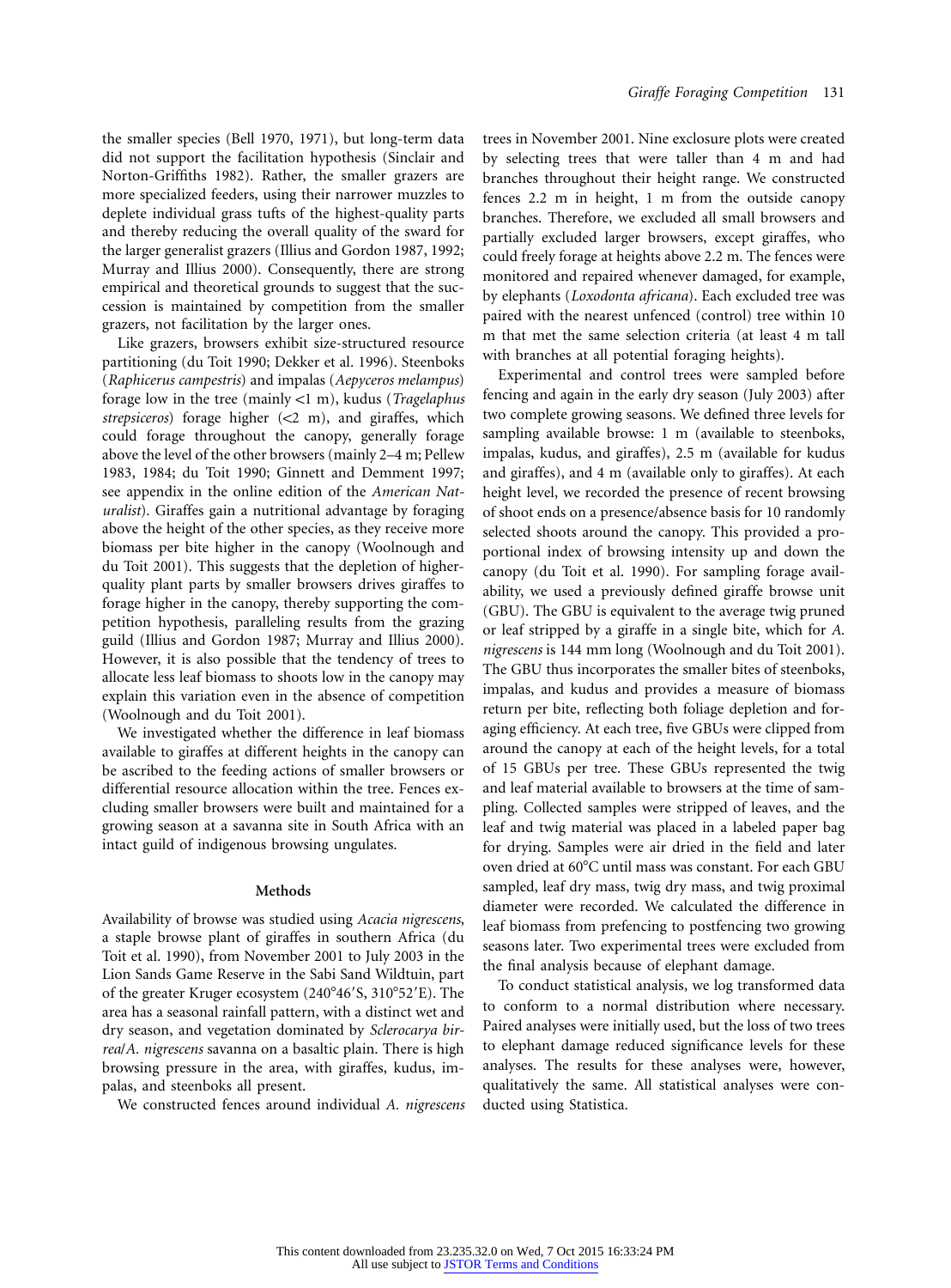## **Results**

Before fencing, our results confirm the findings of previous research. There was a significant difference in forage availability at the different heights, with less browse per GBU low in the tree and more at heights available only to giraffes (ANOVA,  $F = 9.20$ , df = 2, 51,  $P < .0005$ ). There was no significant difference between control and treatment trees at any height. The patterns for recent foraging were more ambiguous, with no significant difference in foraging with tree height and no difference between control and treatment trees.

There was a significant difference from pre- to postfencing between control and excluded trees at 1 m (paired *t*-test,  $t = 2.62$ ,  $P = .03$ . At 2.5 m, the pattern looked similar (fig. 2) but was not significant (paired *t*-test,  $t = 1.30, P = .24$ , and there was no difference at 4 m (paired *t*-test,  $t = 0.07$ ,  $P = .95$ ; fig. 1). In addition, there was a significant difference in forage availability at 1 m between excluded and control trees  $(t = 3.60, P < .005)$ but not at 2.5 m ( $t = 1.48$ ,  $P = .16$ ) or 4 m ( $t = 0.10$ ,  $P = .92$ ). After fencing, there was still a significant difference in forage availability by height for the control (unfenced) trees, with less forage available at 1 and 2.5 m and significantly more at 4 m (ANOVA,  $F = 5.54$ , df = 2, 22, P < .01; fig. 2). However, there was no significant difference in forage availability for the excluded trees  $(ANOVA, F = 0.01, df = 2, 22, P = .98).$ 

Our recently browsed shoot data confirmed that we had successfully excluded foragers at low foraging heights; no shoots were foraged on excluded trees at 1 m (fig. 2). Because fences were 2.2 m high, we reduced but did not eliminate foraging at 2.5 m.

## **Discussion**

Our study confirms that there are differences in browsing intensity with foraging height in an intact browsing guild and that browsing pressure across feeding heights is associated with the available leaf biomass per bite for browsers (Woolnough and du Toit 2001). Consequently, giraffes gain a foraging advantage by browsing above the reach of smaller browsers. We additionally show that variation in leaf biomass per shoot across browsing heights diminishes significantly if the smaller browsers are experimentally ex-



**Figure 1:** Difference in leaf biomass per giraffe browse unit (*GBU*) between prefencing and two growing seasons after the erection of exclosures around experimental trees. Open bars are excluded trees; filled bars are control trees. Schematic giraffes indicate the posture of an adult female when browsing at each height.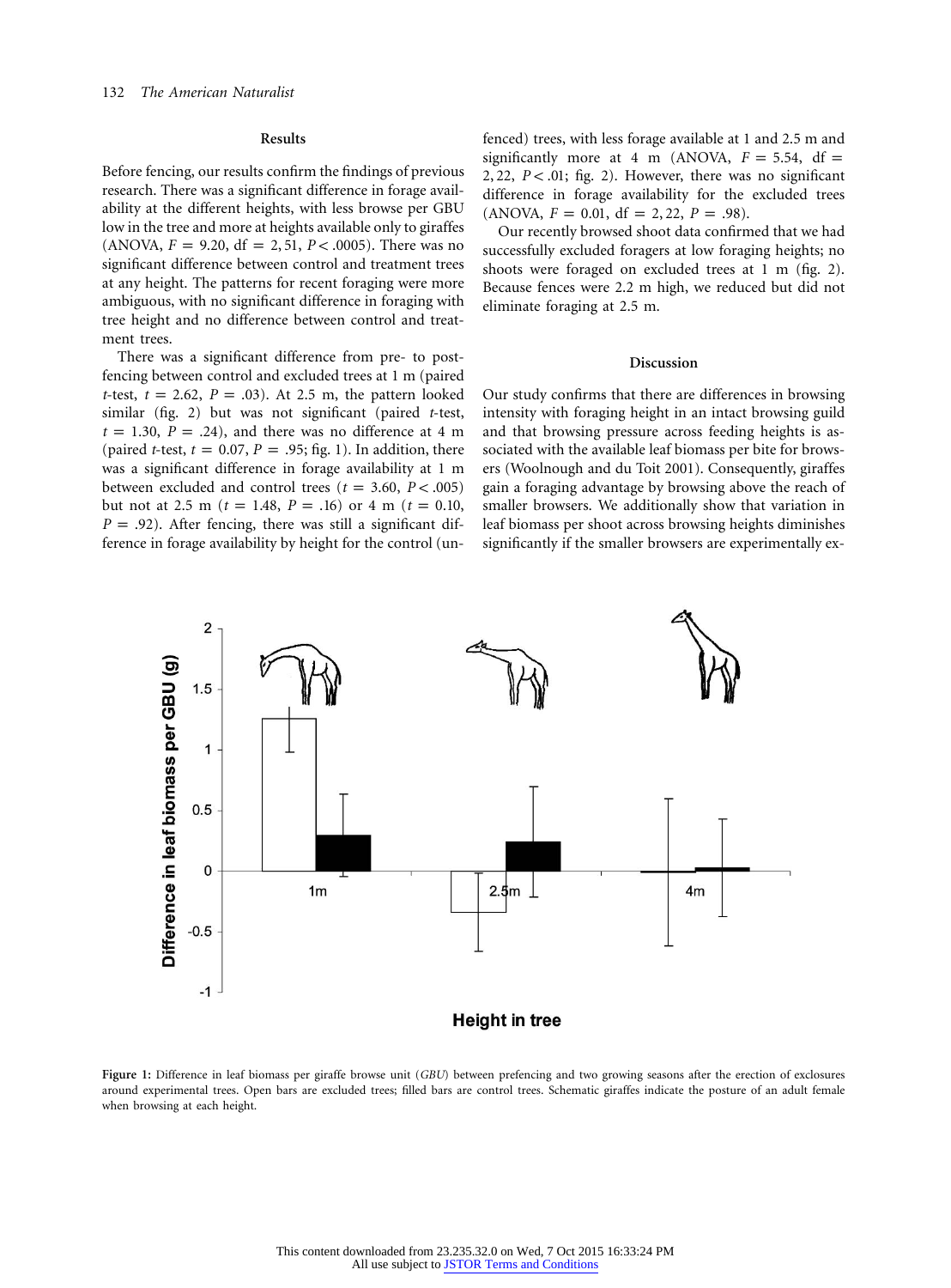

**Figure 2:** Leaf biomass per giraffe browsing unit (*GBU*; *A*) and the proportion of shoots that had been recently browsed (*B*) at different heights in the tree canopy two growing seasons after erection of exclosures around experimental trees. Open bars are excluded trees; filled bars are control trees. In *B*, the missing bar at 1 m for excluded trees represents 0, as no shoots were browsed. Schematic giraffes indicate the posture of an adult female when browsing at each height.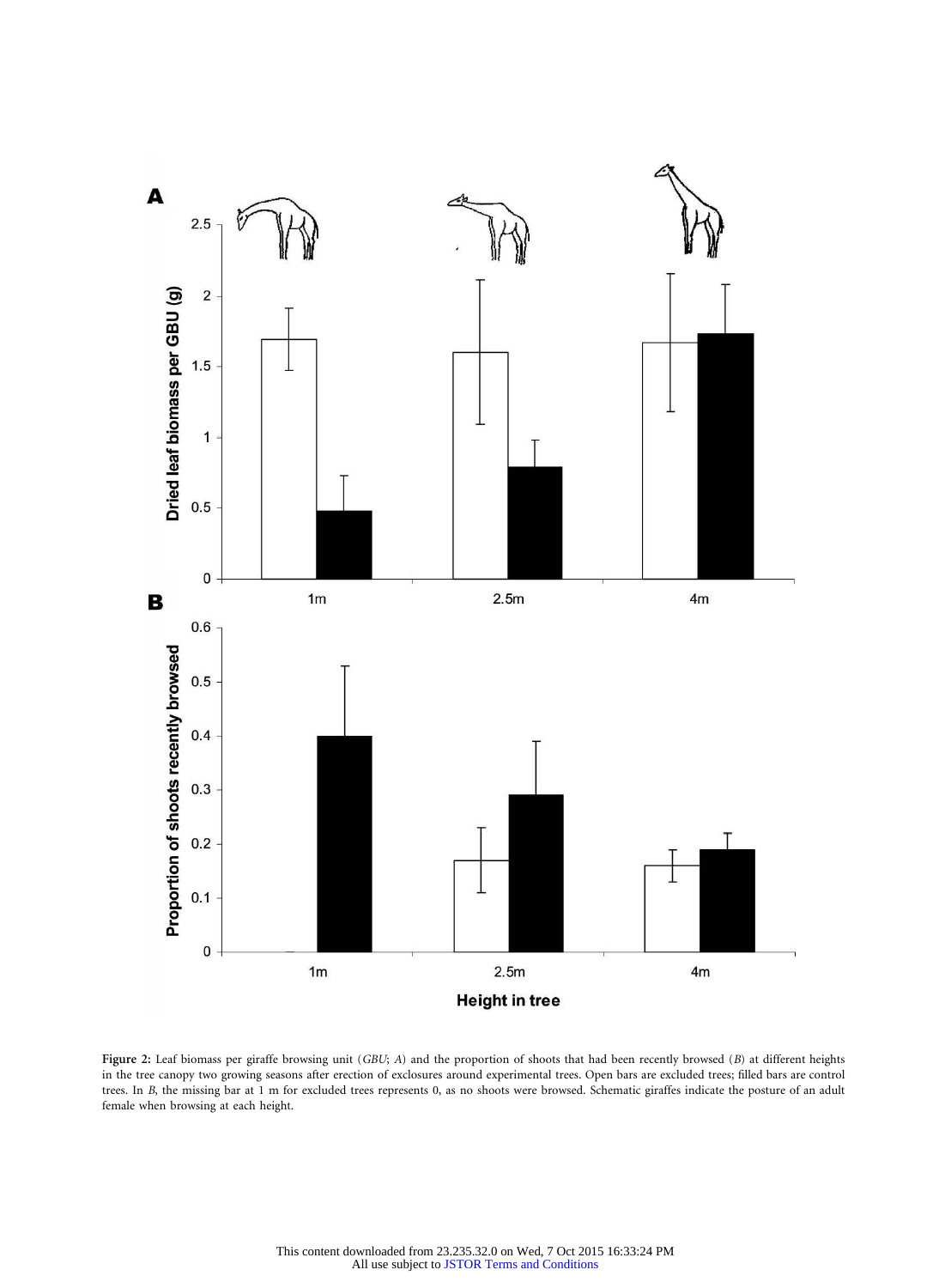cluded. Consequently, the pattern of variation in leaf biomass per GBU across feeding heights must be due to depletion of leaf biomass by selective browsing at low canopy levels, supporting the hypothesis that giraffe feeding efficiency is reduced at low heights as an outcome of competition with smaller guild members.

The smallest browsers, impalas and steenboks, are both highly selective feeders, usually plucking individual leaves from woody plants and showing a preference for young and soft shoots early in the growing season (Cooper and Owen-Smith 1986; du Toit 1993). At levels accessible t⇔ Cooper, S. M., and N. Owen-Smith. 1986. Effects of plant spinescence steenboks and impalas, therefore, the overall food quality and leaf biomass per GBU are both depleted by selective feeding that removes individual leaves from lignified twigs. Similar selectivity for higher intake per bite is shown by kudus compared with impalas (de Garine-Wichatitsky e → <sub>de Garine-Wichatitsky, M.,</sub> H. Fritz, I. J. Gordon, and A. W. Illius. al. 2004). The higher intake requirement of giraffes means they are forced to browse above the heights accessible to smaller browsers. We conclude that the mechanical effects of giraffe browsing cannot facilitate the feeding of smaller browsers. Instead, our findings are consistent with the hy  $\rightarrow$  Demment, M. W., and P. J. van Soest. 1985. A nutritional explanation pothesis that competition drives feeding height stratification in a process analogous with that proposed for the grazing succession (Illius and Gordon 1987; Murray and→ du Toit, J. T. 1990. Feeding-height stratification among Africa brows-Illius 2000).

Despite popular acceptance that giraffes have long necks because of foraging competition during their evolution, no previous studies have experimentally investigated foraging competition between giraffes and smaller browsers. Simmons and Scheepers (1996) argued that there was little evidence that giraffes forage high in the canopy because  $\rightarrow$  du Toit, J. T., J. P. Bryant, and K. Fisby. 1990. Regrowth and palof competition and suggested sexual selection as an alternate hypothesis. However, Woolnough and du Toit (2001) showed that giraffes achieve a bite-size advantage by feeding higher in the tree, and now we show that this is  $ex \rightarrow$  Ginnett, T. F., and M. W. Demment. 1997. Sexual segregation in plained by the avoidance of competition with smaller browsers. While not resolving the controversy, our study provides the first experimental evidence that the giraffe's<sup>3</sup> Gwynne, M. D., and R. H. V. Bell. 1968. Selection of vegetation extremely elongated body form is naturally selected in response to competition from smaller browsing species.

#### **Acknowledgments**

This article is dedicated to the late K. Hiscocks, without whose assistance the research would not have been possible. Many thanks to our field and laboratory assistants, Jarman, P. J. 1974. The social organization of antelope in relation to particularly I. Cameron, T. Fleming, L. Koch, K. McInnes, K. Slater, and A. White. The study would not have been possible without the assistance of the Lion Sands Game Reserve, and we thank them for allowing us to work in  $\rightarrow$  Murray, M. G., and A. W. Illius. 2000. Vegetation modification and the park. The research was funded by a National Research Foundation grant (GUN-2053601) to J.T.d.T.

## **Literature Cited**

- Bell, R. H. V. 1970. The use of the herb layer by grazing ungulates in the Serengeti. Pages 111–124 *in* A. Watson, ed. Animal populations in relation to their food resources. Blackwell Scientific, Oxford.
- 1971. A grazing ecosystem in the Serengeti. Scientific American 225:86–93.
- ———. 1986. Soil-plant interactions. Pages 107–130 *in* R. H. V. Bell and E. McShane-Caluzi, eds. Conservation and wildlife management in Africa. U.S. Peace Corps, Washington, DC.
- on large mammalian herbivores. Oecologia (Berlin) 68:446–455.
- Dagg, A. I., and J. B. Foster. 1976. The giraffe, its biology, behavior and ecology. Van Nostrand Reinhold, New York.
- Darwin, C. 1871. The origin of species and the descent of man in relation to sex. J. Murray, London.
- 2004. Bush selection along foraging pathways by sympatric impala and greater kudu. Oecologia (Berlin) 141:66–75.
- Dekker, B., N. van Rooyen, and J. D. Bothma. 1996. Habitat partitioning by ungulates on a game ranch in the Mopani veld. South African Journal of Wildlife Research 2:117–122.
- for body-size patterns of ruminant and nonruminant herbivores. American Naturalist 125:641–672.
- ing ruminants. African Journal of Ecology 28:55–61.
- ———. 1993. The feeding ecology of a very small ruminant, the steenbok. African Journal of Ecology 31:35–48.
- 2003. Large herbivores and savanna heterogeneity. Pages 292–309 *in* J. T. du Toit, K. H. Rogers, and H. C. Biggs, eds. The Kruger experience: ecology and management of savanna heterogeneity. Island, Washington, DC.
- atability of Acacia shoots following pruning by African savanna browsers. Ecology 71:149–154.
- Geist, V. 1974. On the relationship of social evolution and ecology in ungulates. American Zoologist 14:205–220.
- giraffe foraging behavior at two spatial scales. Oecologia (Berlin) 110:291–300.
- components by grazing ungulates in Serengeti National Park. Nature 220:390–393.
- Harvey, P. H., and M. D. Pagel. 1991. The comparative method in evolutionary biology. Oxford University Press, Oxford.
- Illius, A. W., and I. J. Gordon. 1987. The allometry of food intake in grazing ruminants. Journal of Animal Ecology 56:989–999.
	- -. 1992. Modelling the nutritional ecology of ungulate herbivores: evolution of body size and competitive interactions. Oecologia (Berlin) 89:428–434.
	- their ecology. Behaviour 48:215–266.
	- McNaughton, S. J., and N. Georgiadis. 1986. Ecology of African grazing and browsing mammals. Annual Review of Ecology and Systematics 17:39–65.
	- resource competition in grazing ungulates. Oikos 89:501–508.
- Pellew, R. A. 1983. The impacts of elephant, giraffe and fire upon